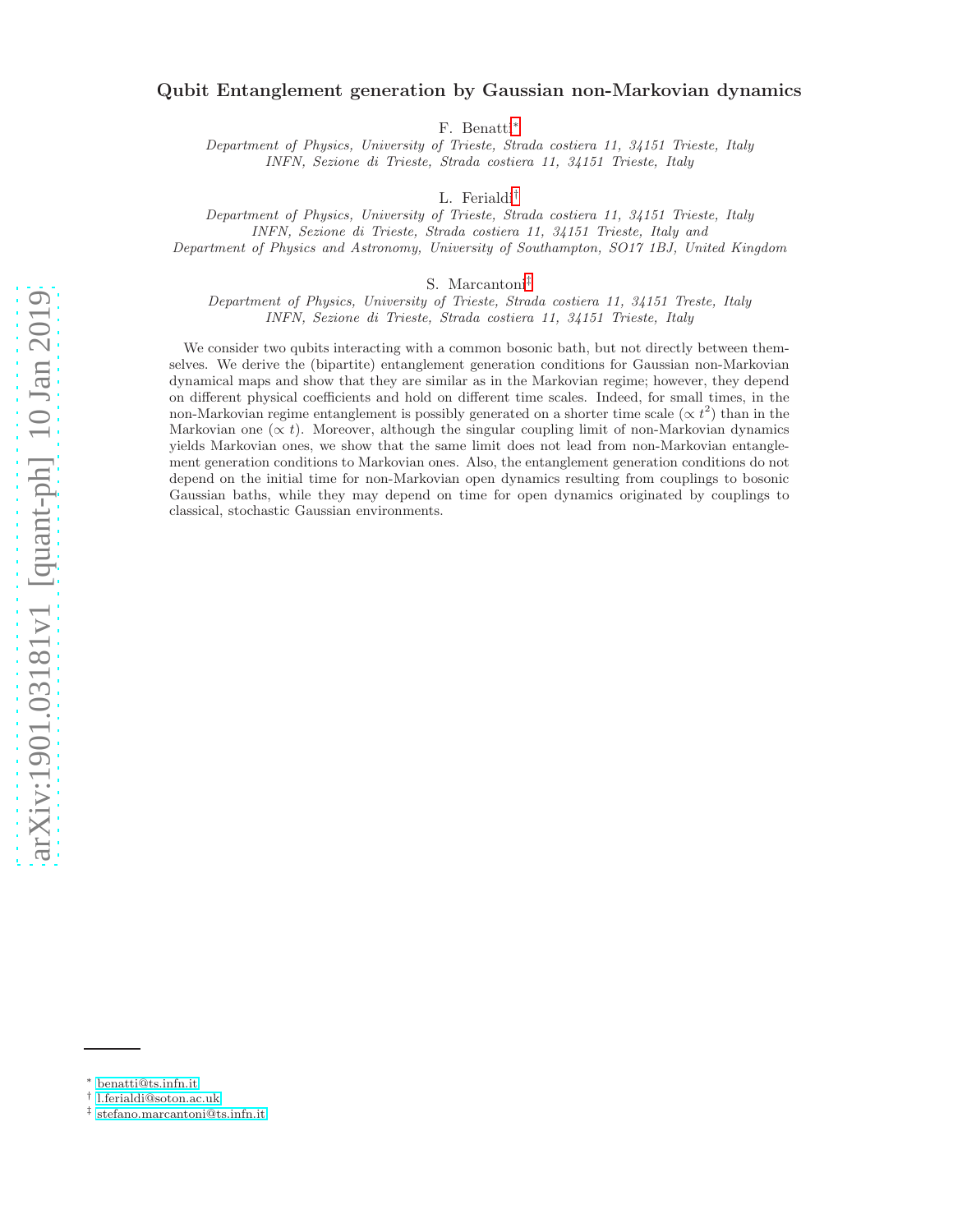#### I. INTRODUCTION

One of the most interesting features of quantum theory is entanglement. It has been the focus of much investigation in the last decades as it plays a crucial role in quantum information theory and its applications, such as quantum computation [\[1\]](#page-11-0) and quantum cryptography [\[2\]](#page-11-1). With them, the interest in understanding how independent, uncorrelated systems may get entangled has been constantly growing [\[3](#page-11-2)]. Also, many studies have been performed to investigate the robustness of entanglement against noise, analyzing the behaviour of correlated quantum systems asymptotically in time [\[4](#page-11-3)].

In this paper we consider a bipartite system consisting of two qubits that interact with a common environment, but not with each other: we shall thus be dealing with open quantum systems, but we will not assume any Markovian approximation. Indeed, purpose of the paper is to investigate the (bipartite) entanglement generation properties of Gaussian non-Markovian dynamics and to compare them with those holding in a Markovian regime. Entanglement generation will be identified with the ability of the time-evolution to turn an initial separable two-qubit state into an entangled one [\[5](#page-11-4)]. The initial states can be taken to be pure: indeed, if the dynamics is not able to entangle pure separable states, it cannot entangle mixed states either. Furthermore, as we are not interested in the fate of already entangled states, we will focus upon the behaviour of pure separable states at small times. In particular, since partial transposition is in this case an exhaustive entanglement witness [\[6](#page-11-5)], the study can be limited to checking the lack of positive semi-definiteness in the small time expansion of time-evolving two-qubit states.

This kind of analysis has already been performed in the Markovian regime that is for dissipative quantum dynamics obeying a semigroup composition law [\[5,](#page-11-4) [7](#page-11-6), [8\]](#page-11-7), where necessary and sufficient conditions for dissipative entanglement generation have been given [\[9,](#page-11-8) [10\]](#page-11-9). However, the behaviour of many open quantum systems is not adequately described by a Markovian dynamics [\[12\]](#page-11-10): it is thus natural and interesting to investigate the issue of entanglement generation in a non-Markovian setting, the results obtained in the Markovian regime thus providing a benchmark. Precisely, the study of entanglement generation will now be extended to the specific class of Gaussian non-Markovian dynamics: these include models widely used in the description of physical systems, ranging from the spin-boson model [\[13\]](#page-11-11), quantum Brownian motion [\[14](#page-11-12)] and collapse models [\[15](#page-11-13)]. Gaussian non-Markovian dynamics are described by families of maps that can be obtained either from a microscopic, namely quantum, or from an effective, classical stochastic description of the bath [\[16\]](#page-11-14), both completely characterized by their two-point correlation functions.

We stress that we call these maps non-Markovian because they do not compose as a two-parameter semigroup. Many different definitions and witnesses of non-Markovianity in the quantum domain have been proposed in the literature and a complete agreement on which one to prefer has not yet been reached. Some of them are based on the distinguishability of quantum states [\[17\]](#page-11-15), others rely on the CP-divisibility of dynamical maps [\[18\]](#page-11-16), on the volume of accessible states [\[19\]](#page-11-17), on the mutual information between system and environment [\[20\]](#page-11-18), on the capacity of quantum channels [\[21\]](#page-11-19). The relation among different definitions of non-Markovian dynamics is an open issue outside the scope of the present work. Some results in this direction can be found in [\[22](#page-11-20)]; see also the recent reviews [\[23](#page-11-21)].

In the above physical context, we prove 1) that non-Markovian entanglement generation occurs, for small times, on a shorter time-scale ( $\propto t^2$ ) than in the Markovian one ( $\propto t$ ); 2) that, though similar, the entanglement generation conditions in the two regimes involve different physical coefficients, 3) that, the conditions in the Markovian regime cannot be derived as a singular limit of the non-Markovian ones even if the Markovian open dynamics can be derived in this way from the non-Markovian one, 4) that the non-Markovian entanglement generation conditions do not depend on the initial time for open dynamics derived from coupling to microscopic bosonic baths, while they may vary in time for open dynamics resulting from coupling to classical, stochastic Gaussian fields.

The paper is organized as follows: in Section II, we briefly review the entanglement generation criterion for two qubits in the Markovian regime. In Section III, we introduce a generic Gaussian non-Markovian dynamics for two qubits and discuss the possibility of environment induced entanglement generation at general initial time  $t_0$ . Finally, Section IV is devoted to the analysis of the differences between Markovian and non-Markovian entanglement generation, while in Section V we draw our conclusions.

#### II. MARKOVIAN ENTANGLEMENT GENERATION

We consider two qubits interacting with a common bath but not directly between themselves. Firstly, we assume that their reduced dynamics is Markovian and given by a one-parameter semigroup of completely positive, tracepreserving maps  $\mathcal{G}_t$ . Under these conditions, the master equation for the time-evolving two-qubit density matrix  $\rho_t := \mathcal{G}_t[\rho]$  is of the typical form [\[7,](#page-11-6) [8\]](#page-11-7)

<span id="page-1-0"></span>
$$
\partial_t \rho_t = -i[H_S + \widetilde{H}_S, \rho_t] + \sum_{j,k=1}^3 \sum_{\alpha,\gamma=1}^2 K_{jk}^{\alpha\gamma} \left( \sigma_j^{\alpha} \rho_t \sigma_k^{\gamma} - \frac{1}{2} \{ \sigma_k^{\gamma} \sigma_j^{\alpha} , \rho_t \} \right), \qquad (1)
$$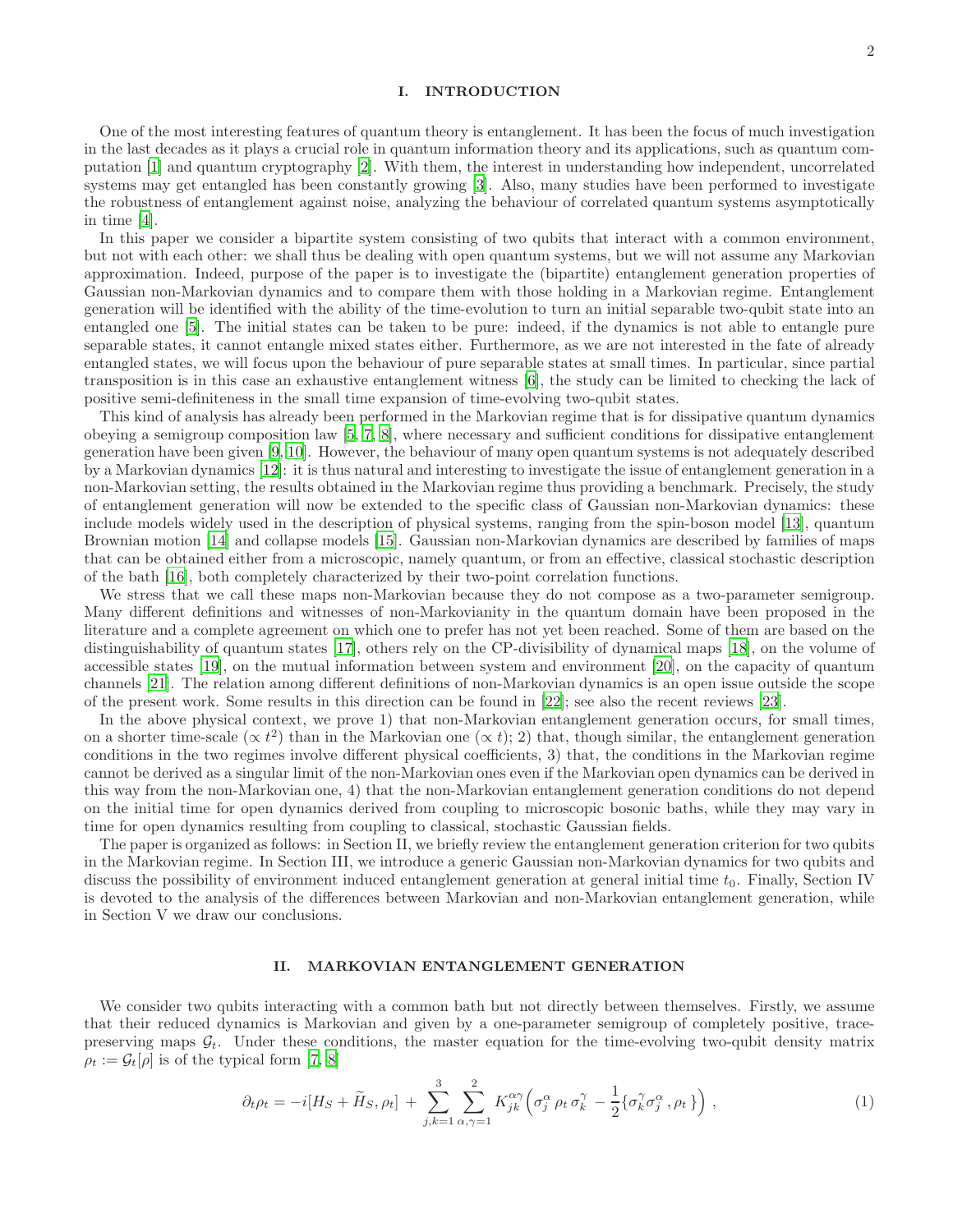3

with initial condition  $\rho$ . The right hand side of the above expression is the Gorini-Kossakowski-Sudarshan-Lindblad generator G of the reduced dynamics,  $\mathcal{G}_t = \exp(t G)$ . The second term in G is a purely dissipative contribution due to the presence of the bath, with  $\sigma_j^{\alpha}$ ,  $\alpha = 1, 2$ , the Pauli matrices associated with qubit  $\alpha$ . Instead, the first term is the commutator with a Hamiltonian, where  $H_S$  is the initial two qubit Hamiltonian without interaction as in Eq. [\(13\)](#page-4-0) below, and

$$
\widetilde{H}_S = \sum_{j,k=1}^3 \sum_{\alpha,\gamma=1}^2 h_{jk}^{\alpha\gamma} \sigma_j^{\alpha} \sigma_k^{\gamma},\tag{2}
$$

is a dynamical coupling mediated by the bath, resulting from Markovian approximations like the so called weak coupling limit [\[24](#page-11-22)].

The Kossakowski coefficients  $K_{jk}^{\alpha\gamma} = \overline{K_{kj}^{\gamma\alpha}}$ , where the bar denotes complex conjugation, form a self-adjoint matrix K which must be positive semi-definite in order to guarantee the complete positivity of the maps  $\mathcal{G}_t$ . This matrix can be conveniently written as a  $6 \times 6$  matrix in qubit blocks,

<span id="page-2-1"></span>
$$
K := \begin{pmatrix} K^{11} & K^{12} \\ K^{21} & K^{22} \end{pmatrix} , \qquad K^{21} = (K^{12})^{\dagger} , \qquad (3)
$$

with  $K^{\alpha\gamma}$  3 × 3 matrices:  $K^{11}$  and  $K^{22}$  are positive semi-definite and pertain to the two qubits independently, while  $K^{12}$  and  $K^{21}$  statistically correlate them.

For the sake of comparison with the non-Markovian time evolution that will be introduced in Eq. [\(19\)](#page-4-1), we will now pass to the interaction representation with respect to the Hamiltonian  $H<sub>S</sub>$ . The formal integration of the master equation [\(1\)](#page-1-0) then gives a dynamical map  $\mathcal{F}_{t,t_0}[\rho] = \rho_t$  of the form

<span id="page-2-3"></span>
$$
\mathcal{F}_{t,t_0} = \mathbb{T} \exp \left\{ \int_{t_0}^t d\tau \sum_{j,k,\alpha,\gamma} \left[ K_{jk}^{\alpha\gamma} \left( \hat{\sigma}_{jL}^{\alpha}(\tau - t_0) \hat{\sigma}_{kR}^{\gamma}(\tau - t_0) - \frac{1}{2} \hat{\sigma}_{kL}^{\gamma}(\tau - t_0) \hat{\sigma}_{jL}^{\alpha}(\tau - t_0) - \frac{1}{2} \hat{\sigma}_{jR}^{\alpha}(\tau - t_0) \hat{\sigma}_{kR}^{\gamma}(\tau - t_0) \right) \right] \right\}
$$

$$
-i h_{jk}^{\alpha\gamma} \left( \sigma_{jL}^{\alpha}(\tau - t_0) \sigma_{kL}^{\gamma}(\tau - t_0) - \sigma_{kR}^{\gamma}(\tau - t_0) \sigma_{jR}^{\alpha}(\tau - t_0) \right) \right] \Big\}
$$

$$
= \mathbb{T} \exp \left\{ \int_{0}^{t-t_0} \sum_{j,k,\alpha,\gamma} \left[ K_{jk}^{\alpha\gamma} \left( \hat{\sigma}_{jL}^{\alpha}(\tau) \hat{\sigma}_{kR}^{\gamma}(\tau) - \frac{1}{2} \hat{\sigma}_{kL}^{\gamma}(\tau) \hat{\sigma}_{jL}^{\alpha}(\tau) - \frac{1}{2} \hat{\sigma}_{jR}^{\alpha}(\tau) \hat{\sigma}_{kR}^{\gamma}(\tau) \right) - i \tilde{H}_{SL}(\tau) + i \tilde{H}_{SR}(\tau) \right] =: \mathcal{F}_{t-t_0}(4)
$$

In the above expression, T is the time ordering operator and we used the following short-hand notation for the left and right operator multiplication (note that superoperators are denoted with hats, while operators are not):

$$
\hat{\sigma}_{jL}^{\alpha}(\tau)\rho = \sigma_j^{\alpha}(\tau)\rho\ ,\quad \hat{\sigma}_{kR}^{\gamma}(\tau)\rho = \rho\,\sigma_k^{\gamma}(\tau)
$$
\n(5)

with

<span id="page-2-2"></span>
$$
\sigma_j^{\alpha}(\tau) = e^{iH_S \tau} \sigma_j^{\alpha} e^{-iH_S \tau} . \tag{6}
$$

The dynamical maps  $\mathcal{F}_{t,t_0}$  are thus time homogeneous,  $\mathcal{F}_{t,t_0} = \mathcal{F}_{t-t_0}$ , and form a two-parameter semigroup, *i.e.* they satisfy the composition law  $\mathcal{F}_{t,t_0} = \mathcal{F}_{t,s} \circ \mathcal{F}_{s,t_0}$  for all  $t \geq s \geq t_0$ , and thus describe a regime commonly agreed to call Markovian [\[7](#page-11-6), [8](#page-11-7)]. Such a property has relevant consequences for entanglement generation since, as we shall see, it then becomes sufficient to investigate the dynamics around time  $t_0 = 0$ . We shall thus expand the action of  $\mathcal{F}_t$  as follows:

$$
\mathcal{F}_t \simeq \mathcal{F}_{t=0} + t \mathcal{F}'_{t=0} + \dots \tag{7}
$$

Then, the short time expansion of the two-qubit density matrix  $\rho_t$  about the initial condition  $\rho$  is

<span id="page-2-0"></span>
$$
\rho_t \simeq \rho + t \sum_{j,k=1}^3 \sum_{\alpha,\gamma=1}^2 \left( K_{jk}^{\alpha\gamma} \left( \sigma_j^{\alpha} \rho \sigma_k^{\gamma} - \frac{1}{2} \left\{ \sigma_k^{\gamma} \sigma_j^{\alpha} , \rho \right\} \right) - i h_{jk}^{\alpha\gamma} \left[ \sigma_j^{\alpha} \sigma_k^{\gamma} , \rho \right] \right) . \tag{8}
$$

We stress that, as expected, both Hamiltonian and dissipative terms of Eq. [\(1\)](#page-1-0) contribute to the short time evolution of the dynamics. In the following we are interested in the entanglement generation properties of the dynamics. Since the free  $H<sub>S</sub>$  does not contain interactions between the two qubits, such properties can be studied in the chosen interaction representation, without need of going back to the physical representation. Indeed, entanglement generation can only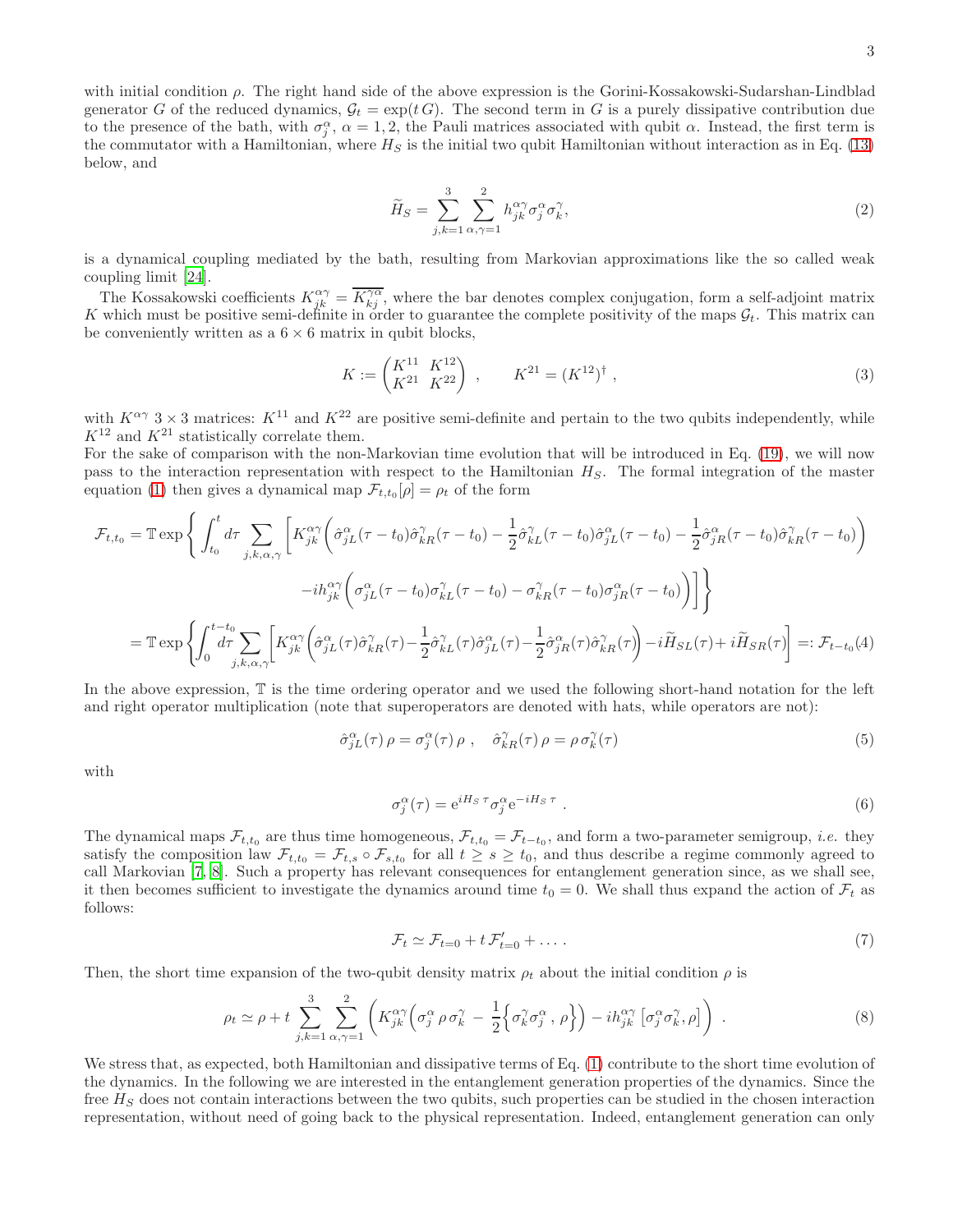come from the bath contributed terms in the generator  $G$ . We now exploit the fact that, for two qubits, partial transposition is an exhaustive entanglement witness [\[6](#page-11-5)]. By performing this operation on the second qubit (id  $\otimes T$ ), and setting  $\rho_t^* = \text{id} \otimes T[\rho_t]$ , we find

$$
\rho_t^* \simeq \rho^* + t \sum_{j,k=1}^3 \left[ K_{jk}^{11} \left( \sigma_j^1 \rho^* \sigma_k^1 - \frac{1}{2} \{ \sigma_k^1 \sigma_j^1, \rho^* \} \right) - \epsilon_k \left( \Re(K_{jk}^{12}) + ih_{jk}^{12} \right) \left( \sigma_j^1 \rho^* \sigma_k^2 - \frac{1}{2} \{ \sigma_k^2 \sigma_j^1, \rho^* \} \right) \right]
$$
  

$$
- \epsilon_j \left( \Re(K_{kj}^{12}) - ih_{kj}^{12} \right) \left( \sigma_j^2 \rho^* \sigma_k^1 - \frac{1}{2} \{ \sigma_k^1 \sigma_j^2, \rho^* \} \right) + \epsilon_j \epsilon_k K_{kj}^{22} \left( \sigma_j^2 \rho^* \sigma_k^2 - \frac{1}{2} \{ \sigma_k^2 \sigma_j^2, \rho^* \} \right)
$$
  

$$
- ih_{jk}^{11} \left[ \sigma_j^1 \sigma_k^1, \rho^* \right] + i \epsilon_j \epsilon_k h_{jk}^{22} \left[ \sigma_k^2 \sigma_j^2, \rho^* \right] + \Im(K_{jk}^{12}) \epsilon_k \left[ \sigma_j^1 \sigma_k^2, \rho^* \right] \right],
$$

where  $\Re$  and  $\Im$  denote real and imaginary parts, while the factors  $\epsilon_{1,3} = 1$ ,  $\epsilon_2 = -1$  come from choosing the standard representation of the Pauli matrices, so that, under transposition,  $\sigma_1^T = \sigma_1$ ,  $\sigma_3^T = \sigma_3$ , while  $\sigma_2^T = -\sigma_2$ . One has now to check whether  $\rho_t^*$  is positive semi-definite or not: in the latter case  $\rho_t$  is entangled. Notice that partial transposition yields an expression similar to  $(8)$ , with the Kossakowski matrix K in  $(3)$  replaced by

<span id="page-3-1"></span>
$$
\widetilde{K} := \begin{pmatrix} 1 & 0 \\ 0 & \mathcal{E} \end{pmatrix} \begin{pmatrix} K^{11} & \Re(K^{12}) + ih^{12} \\ (\Re(K^{12}) - ih^{12})^T & (K^{22})^T \end{pmatrix} \begin{pmatrix} 1 & 0 \\ 0 & \mathcal{E} \end{pmatrix} ,
$$
\n(9)

with  $\mathcal{E} := \text{diag}(-1, 1, -1)$  and  $\Re(K^{12})$  the  $3 \times 3$  matrix with entries given by the real parts of the entries of  $K^{12}$ ,  $(K^{12})^T$  denoting its transposed. As much as the matrix K of the generator G in [\(1\)](#page-1-0), the matrix  $\tilde{K}$  is connected with the generator  $\tilde{G}$  of a semigroup of maps  $\tilde{\mathcal{G}}_t = id \otimes T \circ \mathcal{G}_t \circ id \otimes T$ ,  $t \geq 0$ , such that  $\rho_t^* = \tilde{\mathcal{G}}_t[\rho^*]$ . However, unlike K,  $\tilde{K}$  need not be positive semidefinite. Should  $\tilde{K}$  result positive semi-definite, the maps  $\tilde{\mathcal{G}}_t$  would then be completely positive and thus preserve the positivity of any initial two-qubit state, namely also that of separable states  $\rho = |\psi\rangle\langle\psi| \otimes |\phi\rangle\langle\phi|$ . In such a case, due to the semigroup property, entanglement could not be generated either at small or at any other time  $t \geq 0$ . On the other hand, if  $\widetilde{K}$  is not positive semi-definite the conditions for entanglement generation have already been extensively investigated [\[9](#page-11-8), [10](#page-11-9)]. One finds that  $\mathcal{G}_t$  is able to entangle  $|\psi\rangle\langle\psi| \otimes |\phi\rangle\langle\phi|$ , at first order in  $t > 0$ , if and only if

<span id="page-3-2"></span>
$$
\langle u|K^{11}|u\rangle\langle v|(K^{22})^T|v\rangle - |\langle u|\Re(K^{12}) + ih^{12}|v\rangle|^2 < 0 \,,\tag{10}
$$

where

$$
|u\rangle = (\langle \psi|\sigma_i|\psi_{\perp}\rangle)_{i=1}^3 \ , \quad |v\rangle = (\langle \phi_{\perp}|\sigma_i|\phi\rangle)_{i=1}^3 \ , \tag{11}
$$

with  $|\psi\rangle, |\psi_{\perp}\rangle$  and  $|\phi\rangle, |\phi_{\perp}\rangle$  two orthonormal bases in the qubit Hilbert space  $\mathbb{C}^2$ .

In the non-Markovian regime, an open quantum dynamics is generated by a master equation of the form

<span id="page-3-0"></span>
$$
\partial_t \rho_t = -i[H_S + \widetilde{H}_S(t), \rho_t] + \sum_{j,k=1}^3 \sum_{\alpha,\gamma=1}^2 K_{jk}^{\alpha\gamma}(t) \Big( \sigma_j^{\alpha} \rho_t \sigma_k^{\gamma} - \frac{1}{2} \{ \sigma_k^{\gamma} \sigma_j^{\alpha}, \rho_t \} \Big)
$$
(12)

with explicitly time-dependent Hamiltonian  $\widetilde{H}_S(t)$  and coefficients  $K_{jk}^{\alpha\gamma}(t)$  which form a hermitian, but not positive semi-definite matrix. The above expressions are the most general non-Markovian master equations under the assumption that the generated dynamical maps  $\Lambda_t$  posses an inverse  $\Lambda_t^{-1}$ : in such cases, as proved in [\[11](#page-11-23)], also time non-local master equations of the form

$$
\partial_t \rho_t = \int_0^t d\tau \, \mathbb{K}(t-\tau) \rho_\tau ,
$$

with a given operatorial kernel  $\mathbb{K}(t)$ , can be turned into time local ones

$$
\partial_t \rho_t = \mathbb{L}_t[\rho_t] .
$$

Furthermore, the latter can always be written as in [\(12\)](#page-3-0), however with in general a non-positive matrix  $[K_{jk}^{\alpha\gamma}(t)]$ .

Because of the explicit time-dependence, one expects that the entanglement generation conditions differ from those in the Markovian case and themselves explicitly depend on time. In the following, we approach this issue by means of the environment two-point correlation functions upon which the coefficients  $K_{jk}^{\alpha\gamma}(t)$  depend and show that different behaviours emerge depending on whether the environment is a bosonic thermal bath, or consists of classical, Gaussian stochastic fields.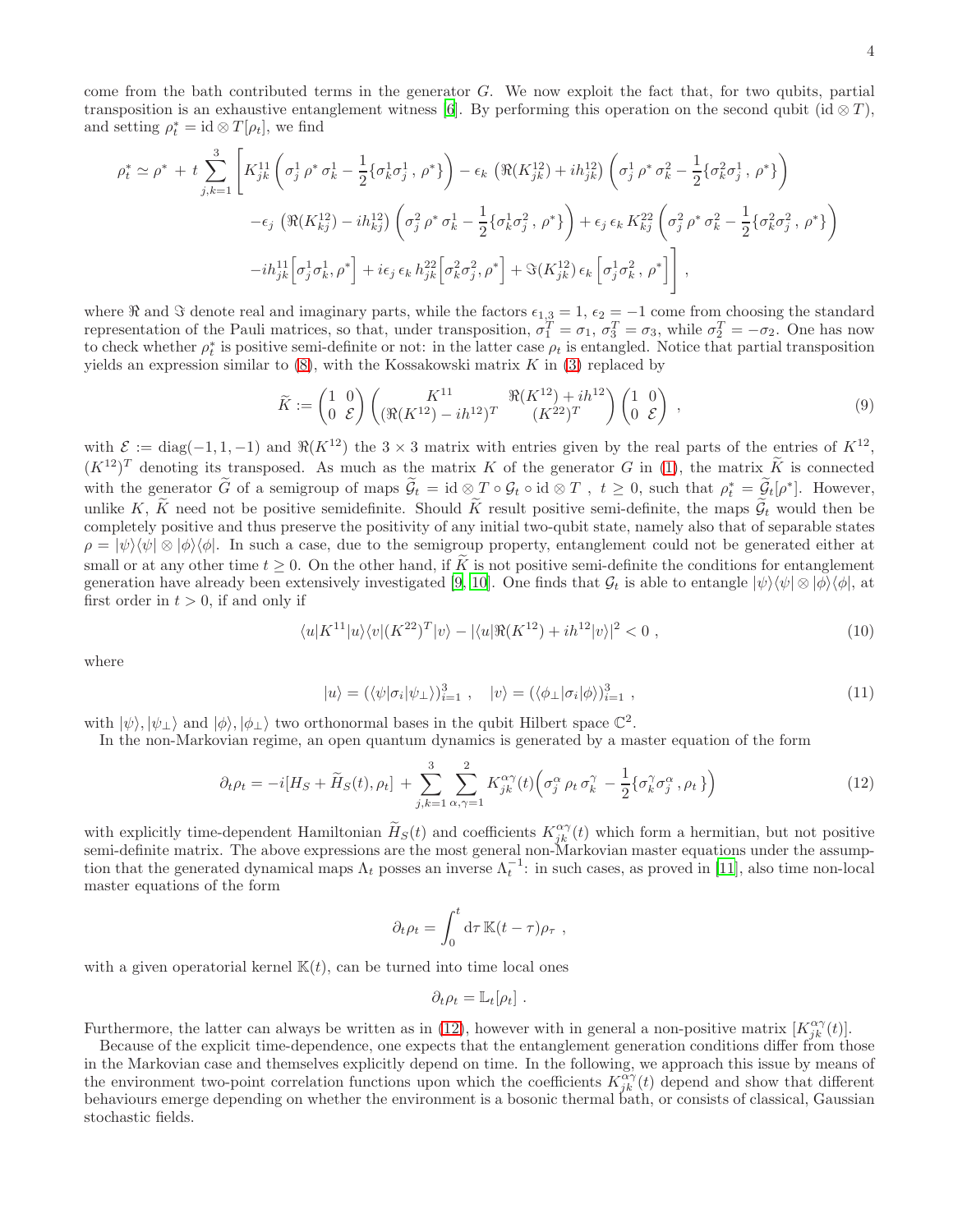### III. NON-MARKOVIAN ENTANGLEMENT GENERATION

Unlike Markovian dynamics, non-Markovian ones cannot in general be recast in a unique form. However, a complete characterization has recently been achieved for the class of Gaussian non-Markovian dynamics [\[16](#page-11-14)]. These dynamics can be obtained either by a microscopic description of the environment by means of non-commuting bosonic fields, or by an effective description of the environment based on commuting, that is classical, stochastic Gaussian fields. It turns out that there are dissipative time-evolutions resulting from the stochastic approach that cannot be obtained from the microscopic one [\[25\]](#page-11-24).

We consider a model described by a Hamiltonian

<span id="page-4-0"></span>
$$
H = H_S + H_B + H_I \ , \ H_S = \sum_{\alpha,j} \omega_j^{\alpha} \sigma_j^{\alpha} \,, \tag{13}
$$

and we distinguish two cases. In the case of a derivation based on a microscopic description of the environment, one assumes that the system is bilinearly interacting with a bath of independent bosons:

<span id="page-4-2"></span>
$$
H_B = \sum_j \omega_j b_j^{\dagger} b_j \ , \ H_I = \sum_{\alpha, j} \sigma_j^{\alpha} \phi_j^{\alpha} \ , \tag{14}
$$

where the fields  $\phi_j^{\alpha}$  are hermitian linear combinations of the bath creation and annihilation operators such that  $[b_j, b_k^{\dagger}] = \delta_{jk}$ . The environment state  $\rho_B$  is then assumed to be central Gaussian that assigns zero mean values to the fields  $\phi_j^{\alpha}$  and is completely characterized by two-point correlation functions

$$
D_{jk}^{\alpha\gamma}(\tau,s) := \text{Tr}_B[\phi_k^{\gamma}(s)\phi_j^{\alpha}(\tau)\rho_B], \qquad (15)
$$

where  $\rho_B$  is not necessarily invariant under  $H_B$ .

As an alternative approach, one can choose an effective description of the environment, by assuming that the qubits are interacting with (classical) complex stochastic Gaussian fields  $\phi_j^{\alpha}$  completely characterized by the following correlation functions

<span id="page-4-4"></span>
$$
D_{jk}^{\alpha\gamma}(\tau,s) = \mathbb{E}\left[\phi_j^{\alpha}(\tau)\overline{\phi_k^{\gamma}}(s)\right],\tag{16}
$$

$$
S_{jk}^{\alpha\gamma}(\tau,s) = \mathbb{E}\left[\phi_j^{\alpha}(\tau)\,\phi_k^{\gamma}(s)\right] \,,\tag{17}
$$

where E denotes the stochastic average. In this case  $H_B = 0$ , and  $H_I$  is defined as in [\(14\)](#page-4-2).

If the interaction starts at  $t_0$ , by generalising the result of [\[16](#page-11-14)], one finds that the Gaussian non-Markovian reduced map describing the qubits dynamics reads

<span id="page-4-5"></span>
$$
\mathcal{M}_{t,t_0} = \mathbb{T} \exp(M_{t,t_0}), \qquad (18)
$$

with

<span id="page-4-1"></span>
$$
M_{t,t_0} = \int_{t_0}^t d\tau \int_{t_0}^{\tau} ds \sum_{j,k,\alpha,\gamma} \left[ \hat{\sigma}_{jL}^{\alpha}(\tau - t_0) - \hat{\sigma}_{jR}^{\alpha}(\tau - t_0) \right] \left[ \mathfrak{D}_{jk}^{\alpha\gamma}(\tau,s;t_0) \hat{\sigma}_{kR}^{\gamma}(s - t_0) - \overline{\mathfrak{D}_{jk}^{\alpha\gamma}(\tau,s;t_0)} \hat{\sigma}_{kL}^{\gamma}(s - t_0) \right].
$$
 (19)

The time dependence of the actions of the  $\hat{\sigma}$  is a direct consequence of Eq. [\(6\)](#page-2-2) when the initial time is  $t_0 > 0$ . The two-point correlation function is defined as follows:  $\mathfrak{D}_{jk}^{\alpha\gamma}(\tau, s; t_0) := D_{jk}^{\alpha\gamma}(\tau - t_0, s - t_0)$  if one considers a microscopic description;  $\mathfrak{D}_{jk}^{\alpha\gamma}(\tau,s;t_0) := D_{jk}^{\alpha\gamma}(\tau,s)$  for the stochastic case. One can easily check that  $\overline{\mathfrak{D}_{jk}^{\alpha\gamma}(\tau,s;t_0)} = \mathfrak{D}_{kj}^{\gamma\alpha}(s,\tau;t_0)$ , and that the matrix  $[\mathfrak{D}_{jk}^{\alpha\gamma}(t,t;t_0)]$  is positive semi-definite for all  $t,t_0$ . One can rearrange the terms of Eq. [\(19\)](#page-4-1) in order to write it in a form closer to Eq. [\(4\)](#page-2-3), by separating a purely dissipative contribution, with coefficients  $\mathfrak{D}_{jk}^{\alpha\gamma}(\tau,s;t_0)$ , from a commutator with respect to a Hamiltonian of the form

<span id="page-4-3"></span>
$$
\widetilde{H}_{S}(\tau,s;t_{0}) = \frac{1}{2} \sum_{j,k,\alpha,\gamma} \left[ -i \Re \left( \mathfrak{D}_{jk}^{\alpha\gamma}(\tau,s;t_{0}) \right) \left[ \hat{\sigma}_{j}^{\alpha}(\tau-t_{0}), \hat{\sigma}_{k}^{\gamma}(s-t_{0}) \right] - \Im \left( \mathfrak{D}_{jk}^{\alpha\gamma}(\tau,s;t_{0}) \right) \left\{ \hat{\sigma}_{j}^{\alpha}(\tau-t_{0}), \hat{\sigma}_{k}^{\gamma}(s-t_{0}) \right\} \right]
$$
\n(20)

We stress that the main difference between Eq. [\(4\)](#page-2-3) and Eq. [\(19\)](#page-4-1) is that, while the first one displays a single integration in time, the latter one presents two integrations. Accordingly, as a direct consequence of the properties of time-ordering  $\mathbb{T}, \mathcal{F}_{t,t_0}$  satisfies the two-parameter semigroup property, but  $\mathcal{M}_{t,t_0}$  does not: the lack of such a time-composition law is what we mean by non-Markovian maps. Interestingly, a Markov limit of  $\mathcal{M}_{t,t_0}$  is simply obtained by choosing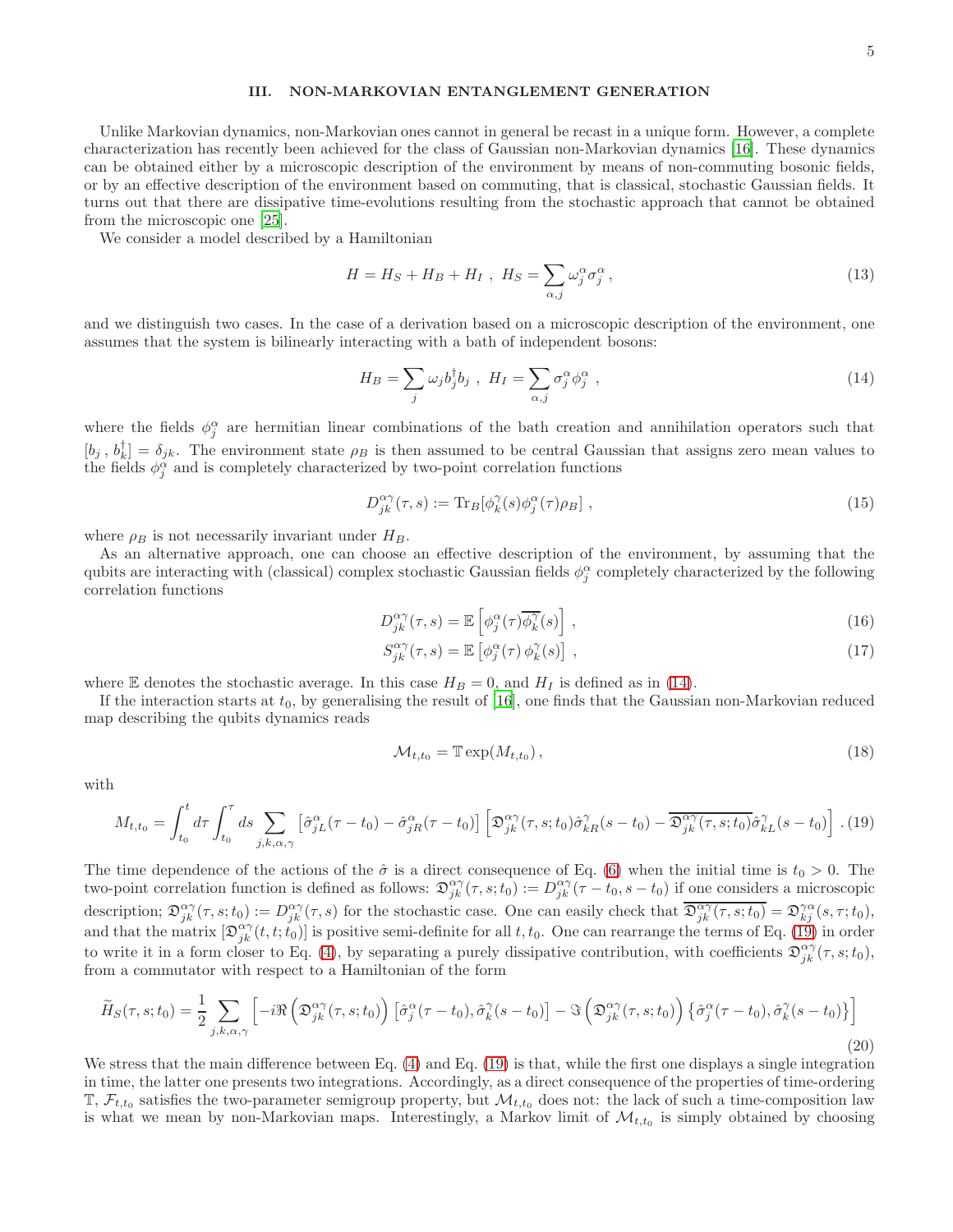singular two-point correlation functions of the type  $\mathfrak{D}_{jk}^{\alpha\gamma}(t-s) = K_{jk}^{\alpha\gamma}\delta(t-s)$ , corresponding to an uncorrelated bath: then, direct substitution in Eq. [\(19\)](#page-4-1) leads to a Markovian map of the type [\(4\)](#page-2-3).

In order to investigate the entanglement generation properties of  $\mathcal{M}_{t,t_0}$ , we adopt the same strategy as in the Markovian case. We expand it in Taylor series:

<span id="page-5-3"></span>
$$
\mathcal{M}_t \simeq \mathcal{M}_{t=t_0} + (t - t_0) \, \mathcal{M}'_{t=t_0} + \frac{(t - t_0)^2}{2} \, \mathcal{M}''_{t=t_0} + \dots \, . \tag{21}
$$

One finds that  $\mathcal{M}_{t=t_0} = \mathbb{I}$  and  $\mathcal{M}'_{t=t_0} = 0$ , while

$$
\mathcal{M}_{t=t_0}^{\prime\prime} = \sum_{j,k,\alpha,\gamma} (\hat{\sigma}_{jL}^{\alpha} - \hat{\sigma}_{jR}^{\alpha}) \left( D_{jk}^{\alpha\gamma} \hat{\sigma}_{kR}^{\gamma} - \overline{D_{jk}^{\alpha\gamma}} \hat{\sigma}_{kL}^{\gamma} \right) , \qquad (22)
$$

where we set  $D_{jk}^{\alpha\gamma} := \mathfrak{D}_{jk}^{\alpha\gamma}(t_0, t_0; t_0)$ . Therefore, the following short time behaviour holds:

<span id="page-5-0"></span>
$$
\rho_t \simeq \rho_{t_0} + \frac{(t - t_0)^2}{2} \sum_{j,k=1}^3 \sum_{\alpha,\gamma=1}^2 D_{jk}^{\alpha\gamma} \left( \sigma_j^{\alpha} \rho_{t_0} \sigma_k^{\gamma} - \frac{1}{2} \{ \sigma_k^{\gamma} \sigma_j^{\alpha}, \rho_{t_0} \} \right). \tag{23}
$$

Remarkably, unlike the Markovian regime, in the non-Markovian one the Hamiltonian terms do not contribute to entanglement generation. Indeed, the property  $\overline{\mathfrak{D}_{jk}^{\alpha\gamma}(\tau,s;t_0)} = \mathfrak{D}_{kj}^{\gamma\alpha}(s,\tau;t_0)$  implies that  $\Re(D_{jk}^{\alpha\gamma}) = \Re(D_{kj}^{\gamma\alpha})$ , and  $\Im(D_{jk}^{\alpha\gamma}) = -\Im(D_{kj}^{\gamma\alpha})$ . Exploiting these properties in Eq. [\(20\)](#page-4-3), one easily finds that  $\widetilde{H}_S(t_0, t_0; t_0) = 0$ . This is a first hint of the fact that the small time expansion, performed to obtain Eq.  $(8)$  and Eq.  $(23)$ , and the Markov limit do not commute. This issue will be further discussed in Sec.IV. Concerning the dissipative contributions of Eq. [\(23\)](#page-5-0), besides the quadratic dependence on time, the small time expansion in the non-Markovian regime has the same structure as the small time expansion in the Markovian regime in Eq. [\(8\)](#page-2-0). The only difference is that the Kossakowski matrix with entries  $K_{jk}^{\alpha\gamma}$  proper of the Markovian regime is replaced by the matrix D with entries  $D_{jk}^{\alpha\gamma}$ . As already observed after Eq.  $(19)$ , the matrix D is automatically positive semi-definite. Then, one can use the Markovian techniques of the previous section to derive the following small time entanglement generation criterion for the non-Markovian Gaussian dynamics:

<span id="page-5-1"></span>
$$
\langle u|D^{11}|u\rangle\langle v|(D^{22})^T|v\rangle - |\langle u|\Re(D^{12})|v\rangle|^2 < 0 \tag{24}
$$

where  $D^{\alpha\gamma}$  are the  $3 \times 3$  matrices with entries  $D^{\alpha\gamma}_{jk}$ .

Besides showing a coefficient matrix  $D = [D_{jk}^{\alpha\gamma}]$  different from the  $K = [K_{jk}^{\alpha\gamma}]$  of the Markovian regime, the non-Markovian regime presents a small time expansion that starts with  $(t - t_0)^2$  instead of  $t - t_0$ : this is due to the fact that, in the Markovian limit, the singular (delta) correlation function eliminates one of the integrals in the exponent of  $\mathcal{M}_t$ . This different time-dependence is an interesting feature that allows to discriminate Gaussian non-Markovian dynamics from Markovian ones. Indeed, for small times, in the non-Markovian regime, entanglement is generated on a shorter time scale  $(\propto t^2)$  than in the Markovian one. This issue will be further discussed in the next section.

Some comments are in order at this point. In the Markovian case, if entanglement generation occurs at time  $t = t_0$ , it then occurs at any later time  $t > t_0$ . This fact is due to the semigroup composition law, but need not be true if the the law fails as in the non-Markovian case. In such a case, the criterion [\(24\)](#page-5-1) can only establish whether the map  $\mathcal{M}_t$  is able to entangle factorized states at the second order in time around  $t = t_0$ . In order to infer entanglement generation at generic later times  $t_1 > t_0$ , after the initial state  $\rho_{t_0}$  has evolved into  $\rho_{t_1} = \mathcal{M}_{t_1,t_0} \rho_{t_0}$ , one should explicitly study the interpolating map  $\mathcal{N}_{t,t_1}$ , formally given by

$$
\mathcal{M}_{t,t_0} = \mathcal{N}_{t,t_1} \circ \mathcal{M}_{t_1,t_0} , \ \mathcal{N}_{t,t_1} := \mathcal{M}_{t,t_0} \circ \mathcal{M}_{t_1,t_0}^{-1} , \tag{25}
$$

which links the dynamics from  $t = t_0$  to  $t > t_0$  to that from  $t_1$  to  $t > t_1$ . Unfortunately, apart from very simple systems [\[13,](#page-11-11) [26](#page-11-25)],  $\mathcal{N}_{t,t_1}$  is not available in analytic form (see *e.g.* the discussion in [\[27\]](#page-11-26)), also preventing us from comparing our definition of non-Markovian dynamics with that relying on CP-divisibility [\[18](#page-11-16)].

#### A. Microscopic description

As we have previously seen, if one considers a microscopic description the map  $\mathcal{M}_{t,t_0}$  depends on the environmental correlation functions

<span id="page-5-2"></span>
$$
\mathfrak{D}_{jk}^{\alpha\gamma}(\tau,s;t_0) := D_{jk}^{\alpha\gamma}(\tau - t_0, s - t_0).
$$
\n(26)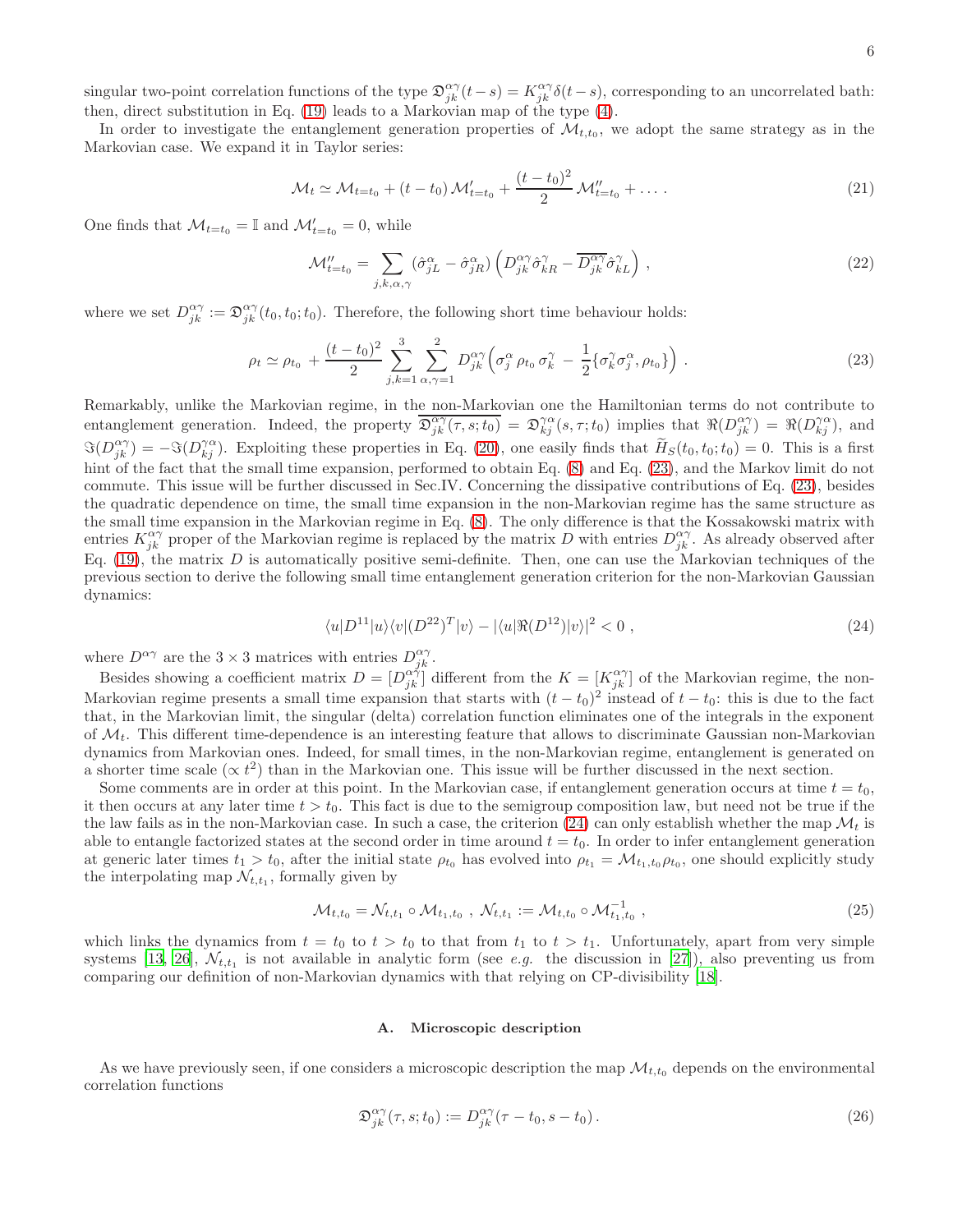This kind of correlation functions is obtained by means of Gaussian initial states that are not invariant under the environment time-evolution. On the other side, if  $[H_B, \rho_B] = 0$ , the correlation functions become time-translation invatiant:  $D_{jk}^{\alpha\gamma}(\tau-s)$ , loosing their dependence on the initial time  $t_0$ . With correlation functions of the type [\(26\)](#page-5-2) one can perform a change of variables in the integrals of Eq. [\(19\)](#page-4-1) and obtain  $\mathcal{M}_{t,t_0} = \mathcal{M}_{t-t_0,0}$ . Accordingly, the ability of generating entanglement of  $\mathcal{M}_{t,t_0}$  for small times  $t-t_0$  is the same as that of  $\mathcal{M}_{t,0}$  for small  $t > 0$ , i.e. the entanglement generation criterion  $(24)$  for this dynamics does not depend on  $t_0$ . However, as will be shown in the next section, the specific time dependence of Eq. [\(26\)](#page-5-2) need not be satisfied if one considers a stochastic derivation of  $\mathcal{M}_{t,t_0}$ which indeed allows for more general non time-homogeneous non-Markovian dynamics such that  $\mathcal{M}_{t,t_0} \neq \mathcal{M}_{t-t_0,0}$ .

### 1. Examples

In order to illustrate which environment correlation functions lead to entanglement generation in the case of a microscopic derivation, we assume that the qubits couple to each environment degree of freedom with different strength, i.e. that the bath coupling operators have the following form:

$$
\phi_j^{\alpha} = \sum_{\ell} \left( c_{j\ell}^{\alpha} b_{\ell} + \overline{c_{j\ell}^{\alpha}} b_{\ell}^{\dagger} \right),\tag{27}
$$

where  $c_{jl}^{\alpha}$  are arbitrary complex constants. Note that this is the most general linear bath operator one can choose. Let us now consider the case of a microscopic derivation of the open system dynamics based on an environment consisting of bosonic fields,  $[b_j, b_k^{\dagger}] = \delta_{jk}$ , in a thermal state at inverse temperature  $\beta$  and invariant under its own free dynamics  $H_B = \sum_j \omega_j b_j^{\dagger} b_j$ . One finds the following time-translation invariant two-point correlation functions:

$$
D_{jk}^{\alpha\gamma}(t-s) = \int d\omega \left\{ J_{jk}^{\alpha\gamma}(\omega) e^{-i\omega(t-s)} \frac{e^{\beta\omega}}{e^{\beta\omega} - 1} + \overline{J_{jk}^{\alpha\gamma}(\omega)} e^{i\omega(t-s)} \frac{1}{e^{\beta\omega} - 1} \right\},\,
$$

where we have introduced the spectral densities:

<span id="page-6-0"></span>
$$
J_{jk}^{\alpha\gamma}(\omega) := \sum_{\ell} \overline{c_{j\ell}^{\alpha}} \, c_{k\ell}^{\gamma} \, \delta(\omega - \omega_{\ell}). \tag{28}
$$

We stress that any set of generic time-translation invariant correlation functions  $D_{jk}^{\alpha\gamma}(t-s)$  can be derived from suitable microscopic bosonic baths in thermal equilibrium with respect to  $H_B$  [\[16\]](#page-11-14). Notice that this is not true for not time-translation invariant two-point correlation functions  $D_{jk}^{\alpha\gamma}(t,s) \neq D_{jk}^{\alpha\gamma}(t-s)$ : these ones can be obtained either by coupling the qubits to a Gaussian environment state not invariant under  $H_B$  (see Eq. [\(13\)](#page-4-0) and Eq. [\(14\)](#page-4-2)) or, as we shall see in the next Section, by coupling them to commuting and stochastic Gaussian fields.

Instead, when  $D_{jk}^{\alpha\gamma}(t,s) = D_{jk}^{\alpha\gamma}(t-s)$ , as discussed before, the entanglement criterion [\(24\)](#page-5-1) does not depend on the initial time and is based on the entries

$$
D_{jk}^{\alpha\gamma} = \sum_{\ell} \left\{ \overline{c_{j\ell}^{\alpha}} c_{k\ell}^{\gamma} \overline{e_{\beta}^{\beta\omega_{\ell}}} - 1 + c_{j\ell}^{\alpha} \overline{c_{k\ell}^{\gamma}} \overline{e_{\beta}^{\beta\omega_{\ell}}} - 1 \right\}
$$
  

$$
= \sum_{\ell} \left\{ \Re(\overline{c_{j\ell}^{\alpha}} c_{k\ell}^{\gamma}) \coth\left(\frac{\beta\omega_{\ell}}{2}\right) + i \Im(\overline{c_{j\ell}^{\alpha}} c_{k\ell}^{\gamma}) \right\}.
$$
 (29)

These, as required, make for a positive semi-definite matrix D. Let us consider a few cases.

1. The coupling constants  $c_{j\ell}^{\alpha}$  are such that  $\Re(D_{jk}^{12}) = 0$ : then, the analog of the matrix  $\tilde{K}$  in Eq. [\(9\)](#page-3-1) with  $D^{\alpha\gamma}$  in the place of  $K^{\alpha\gamma}$  reads

$$
\widetilde{D} = \begin{pmatrix} 1 & 0 \\ 0 & \mathcal{E} \end{pmatrix} \begin{pmatrix} D^{11} & 0 \\ 0 & (D^{22})^T \end{pmatrix} \begin{pmatrix} 1 & 0 \\ 0 & \mathcal{E} \end{pmatrix} . \tag{30}
$$

Since D is positive semi-definite, so are  $D^{11}$ ,  $(D^{22})^T$  and D. Therefore, the master equation [\(1\)](#page-1-0) with Kossakowski matrix given by D generates completely positive maps  $\mathcal{G}_{\tau}$ , with semigroup parameter  $\tau = t^2$ . These, as argued in the previous section, cannot fulfill the inequality [\(10\)](#page-3-2) and entanglement cannot be generated.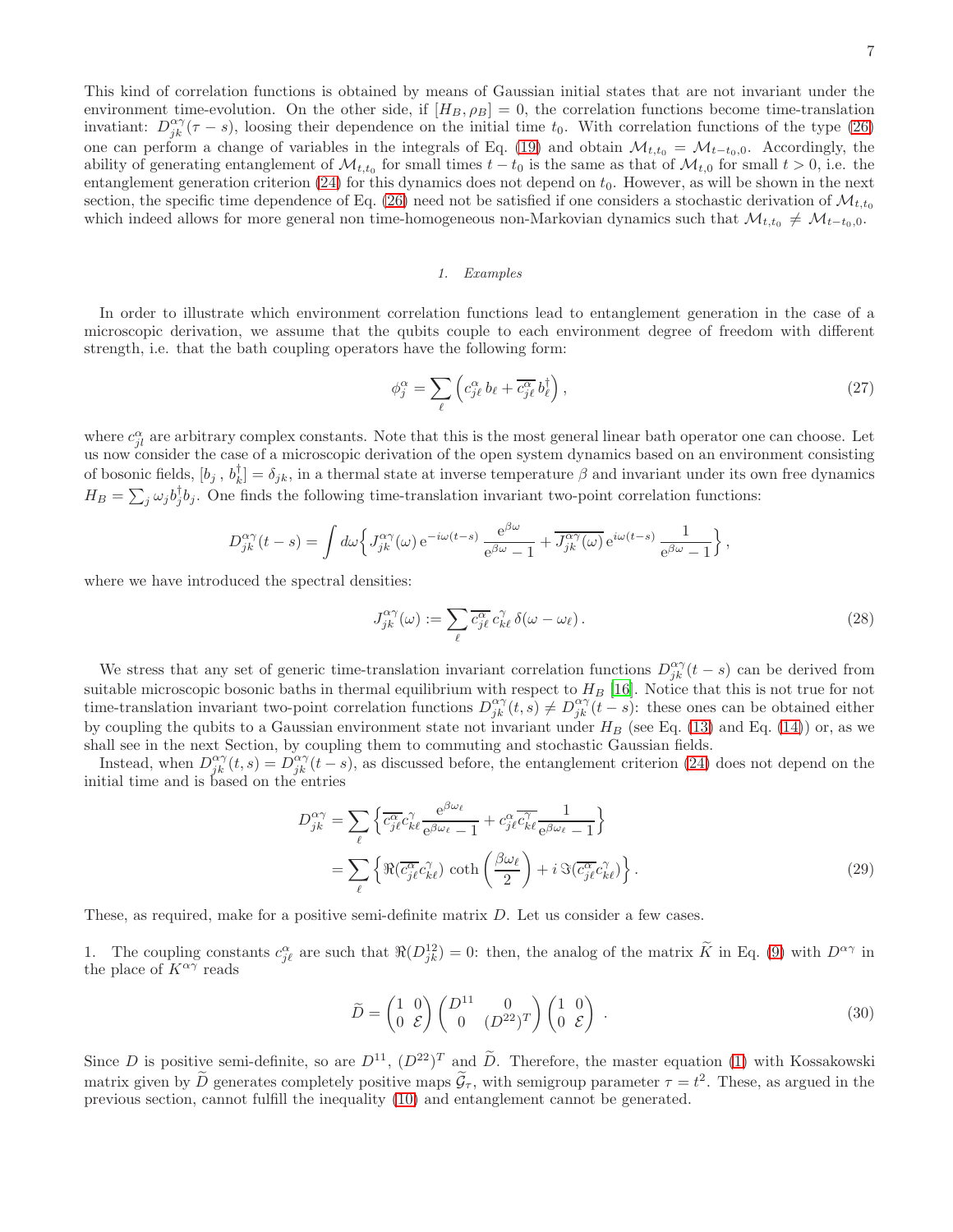2. The coupling constants are all real or all purely imaginary: then, the  $3 \times 3$  matrices  $D^{11}$  and  $D^{22}$  are both symmetric and  $\Re(D^{12}) = (D^{12} + ((D^{12})^{\dagger})^T)/2$ , so that

$$
\widetilde{D} = \begin{pmatrix} 1 & 0 \\ 0 & \mathcal{E} \end{pmatrix} \frac{D + D^T}{2} \begin{pmatrix} 1 & 0 \\ 0 & \mathcal{E} \end{pmatrix} . \tag{31}
$$

Therefore,  $\tilde{D}$  is positive semidefinite and as, in the previous point, entanglement cannot be generated.

3. The two qubits couple to a same set of fields: then,  $\phi_j^1 = \phi_j^2 = \phi_j$ ,  $c_{jk}^1 = c_{jk}^2 = c_{jk}$  and the matrix D reduces to the form  $D =$  $\begin{pmatrix} \Delta & \Delta \\ \Delta & \Delta \end{pmatrix}$  where  $\Delta$  is a 3 × 3 matrix with entries

$$
\Delta_{jk} = \sum_{\ell} \left\{ \Re(\overline{c_{j\ell}} c_{k\ell}) \coth\left(\frac{\beta \omega_{\ell}}{2}\right) + i \Im(\overline{c_{j\ell}} c_{k\ell}) \right\}.
$$
\n(32)

By choosing  $|u\rangle = |v\rangle$  in [\(24\)](#page-5-1), namely  $|\psi\rangle = |\phi_{\perp}\rangle$ , the (strict) inequality becomes

<span id="page-7-0"></span>
$$
|\langle u|\Im(\Delta)|u\rangle|>0\;, \tag{33}
$$

where

$$
\Im(\Delta) = \frac{\Delta - \Delta^T}{2i} = \frac{1}{2i} \begin{pmatrix} 0 & x_{12} & x_{13} \\ -x_{12} & 0 & x_{23} \\ -x_{13} & -x_{23} & 0 \end{pmatrix} , \qquad (34)
$$

with  $x_{jk} = \Im(\langle C_k|C_j \rangle)$  with  $|C_j \rangle$  the vector of components  $c_{j\ell}$ . Then one computes

$$
\langle u|\Im(\Delta)|u\rangle = \sum_{j,k=1}^{3} x_{jk} \Im(\overline{u_j} u_k) . \tag{35}
$$

If for instance  $x_{12} \neq 0$ , inequality [\(33\)](#page-7-0) is satisfied by choosing  $|\psi\rangle$  such that  $\sigma_3|\psi\rangle = |\psi\rangle$ . In such a case  $|u\rangle = (1, -i, 0)$ and  $\langle u|\Im(\Delta)|u \rangle = -1$  so that the separable state  $|\psi\rangle \otimes |\psi_{\perp}\rangle$  becomes entangled.

### B. Stochastic derivation

Non-Markovian dynamical maps different from those microscopically derived as in the previous Section result from from an alternative approach where one chooses an effective description of the environment.

It has been recently shown [\[16\]](#page-11-14) that, if the correlation functions  $\mathfrak{D}_{jk}^{\alpha\gamma}(\tau,s;t_0) := D_{jk}^{\alpha\gamma}(\tau,s)$  are inserted into the map  $(19)$ , then it is unravelled by the following stochastic Schrödinger equation:

<span id="page-7-1"></span>
$$
\frac{d|\psi_t\rangle}{dt} = -i \sum_{j,k=1}^3 \sum_{\alpha,\gamma=1}^2 \sigma_j^{\alpha}(t) \left( \phi_j^{\alpha}(t) + \int_0^t ds [\overline{D_{jk}^{\alpha\gamma}}(t,s) - S_{jk}^{\alpha\gamma}(t,s)] \frac{\delta}{\delta \phi_k^{\gamma}}(s) \right) |\psi_t\rangle , \qquad (36)
$$

where  $\delta/\delta\phi_k^{\gamma}(s)$  denotes a functional derivative, and the stochastic correlation functions are defined in [\(16\)](#page-4-4)-[\(17\)](#page-4-4). This means that the average dynamics of an initial state  $|\psi_{t_0}\rangle$  provided by this equation recovers  $\mathcal{M}_{t,t_0}$ , i.e.

$$
\mathbb{E}\left[|\psi_t\rangle\langle\psi_t|\right] = \mathcal{M}_t[|\psi_{t_0}\rangle\langle\psi_{t_0}|].\tag{37}
$$

Notice that Eq.  $(19)$  does not contain S: this reflects the fact that there is an infinite number of stochastic Schrödinger equations unraveling the same map. Furthermore, none of them can be reduced to a Hamiltonian coupling with classical stochastic fields, unless they are real [\[16\]](#page-11-14), in which case, the term in [\(36\)](#page-7-1) with the functional derivative disappears.

We now show that, unlike microscopically derived non-Markovian dynamics where the entanglement generation properties do not depend on the initial time  $t_0 \geq 0$ , the possibilities offered by the stochastic derivation are larger in that the entanglement generation properties may change in time.

Such a different behaviour can be explained as follows: in the Markovian regime each stochastically derived Gaussian open dynamics also admits a microscopic derivation. Indeed, as previously mentioned, time-translation invariant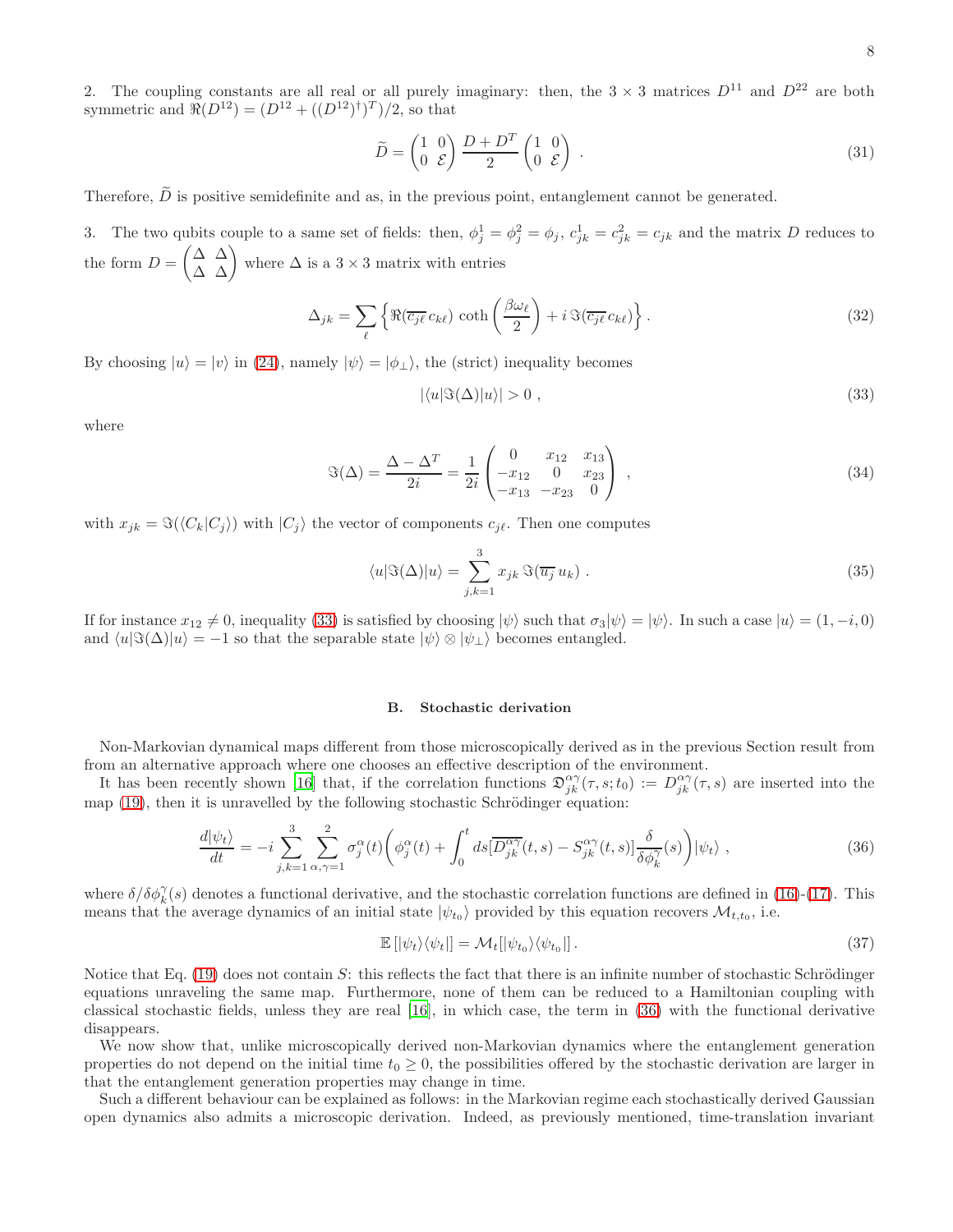correlation functions can be obtained from coupling to suitable microscopic thermal environments in equilibrium that include those with Dirac delta correlation functions that result in Markovian open dynamics. On the other hand, this is no longer true in the non-Markovian regime, where there may exist stochastically generated dissipative Gaussian dynamics characterized by correlation functions that do not obey the time dependence in [\(26\)](#page-5-2), i.e. which cannot be obtained from coupling to bosonic Gaussian baths. As a consequence, if the reduced dynamical maps  $\mathcal{M}_{t,t_0}$  of Eq. [\(19\)](#page-4-1) involve two-point correlation functions with time-dependence not of the form  $D(t - t_0, s - t_0)$ , the maps do not in general depend just on  $t - t_0$  only and may display, depending on  $t_0$ , different entangling generation properties compared with  $\mathcal{M}_{t,0}$ . These properties are determined by Eq. [\(24\)](#page-5-1) where now  $D_{jk}^{\alpha\gamma}$  have an explicit dependence on  $t_0$ .

An example of such a possibility follows from considering a map  $\mathcal{M}_{t,0}$  of stochastic origin describing two qubits coupled to a same set of complex stochastic fields

$$
\phi_j(t) = \sum_{\ell=1}^3 \mu_{j\ell} W_{\ell}(t) + c_j \tag{38}
$$

where  $\mu_{i\ell}$  are suitable complex coefficients and  $W_{\ell}(t)$  are Wiener processes with zero mean and two-point correlation functions  $\mathbb{E}[W_i(t)W_k(s)] = \delta_{ik} \min(t, s)$ , while  $c_i$  are deterministic values of the fields at  $t = 0$ . Then,

$$
D_{jk}^{\alpha\gamma}(t,s) = \min(t,s) \sum_{\ell=1}^{3} \mu_{j\ell} \overline{\mu_{k\ell}} + c_j \overline{c_k} , \qquad (39)
$$

for all  $\alpha, \gamma = 1, 2$ , whence, at  $t_0 \geq 0$  one derives a Kossakowski matrix  $D(t_0) = \begin{pmatrix} \Delta(t_0) & \Delta(t_0) \\ \Delta(t_0) & \Delta(t_0) \end{pmatrix}$  $\Delta(t_0)$   $\Delta(t_0)$  $\setminus$ where  $\Delta(t_0)$  has entries

$$
\Delta_{jk}(t_0) = t_0 \sum_{\ell=1}^3 \mu_{j\ell} \overline{\mu_{k\ell}} + c_j \overline{c_k} . \qquad (40)
$$

The entanglement generation criterion [\(33\)](#page-7-0) can then be applied to the matrix  $\Im(\Delta(t_0))$  with entries

$$
t_0 \sum_{\ell=1}^3 \Im(\mu_{j\ell} \overline{\mu_{k\ell}}) + \Im(c_j \overline{c_k}), \qquad (41)
$$

and explicitly reads

$$
|\langle u|\Im(\Delta(t_0))|u\rangle| = \frac{1}{2} \left| t_0 \sum_{\ell=1}^3 \left( \left| \sum_j \overline{u_j} \mu_{j\ell} \right|^2 - \left| \sum_j u_j \mu_{j\ell} \right|^2 \right) + \left( \left| \sum_j \overline{u_j} c_j \right|^2 - \left| \sum_j u_j c_j \right|^2 \right) \right| > 0. \tag{42}
$$

Evidently, one can choose the initial fields and the complex coefficients  $\mu_{i\ell}$  such that  $\Im(\Delta(0)) = 0$  while  $\langle u|\Im(\Delta(t_0))|u\rangle \neq 0$ 0 so that  $|\psi\rangle \otimes |\psi_{\perp}\rangle$  cannot be entangled at  $t = 0$ , but becomes entangled at any  $t_0 > 0$ . Vice versa, one can arrange the coefficients in order to ensure that  $\Im(\Delta(0)) \neq 0$ , while  $\Im(\Delta(t_0)) = 0$  at some  $t_0$  so that there is entanglement generation at  $t = 0$  but not at  $t_0 > 0$ .

Finally, notice that if the classical Gaussian fields are real, there is no entanglement generation, since then the stochastic Schrödinger equation [\(36\)](#page-7-1) becomes of Hamiltonian form, describing two independent qubits interacting with a classical background. Consequently, non-local correlations between non-interacting qubits cannot be created solely by classical means.

#### IV. MARKOV VS NON-MARKOV

In the previous section we have seen that the criteria for entanglement generation in the Markovian [Eq. [\(10\)](#page-3-2)] and non-Markovian [Eq. [\(24\)](#page-5-1)] regimes have a similar structure. It is thus important to discuss their differences.

## A. Time dependence

A first important difference between Markovian and non-Markovian entanglement generation is the time dependence. In the previous section we have indeed seen that in non-Markovian dynamics the first order of the expansion of the map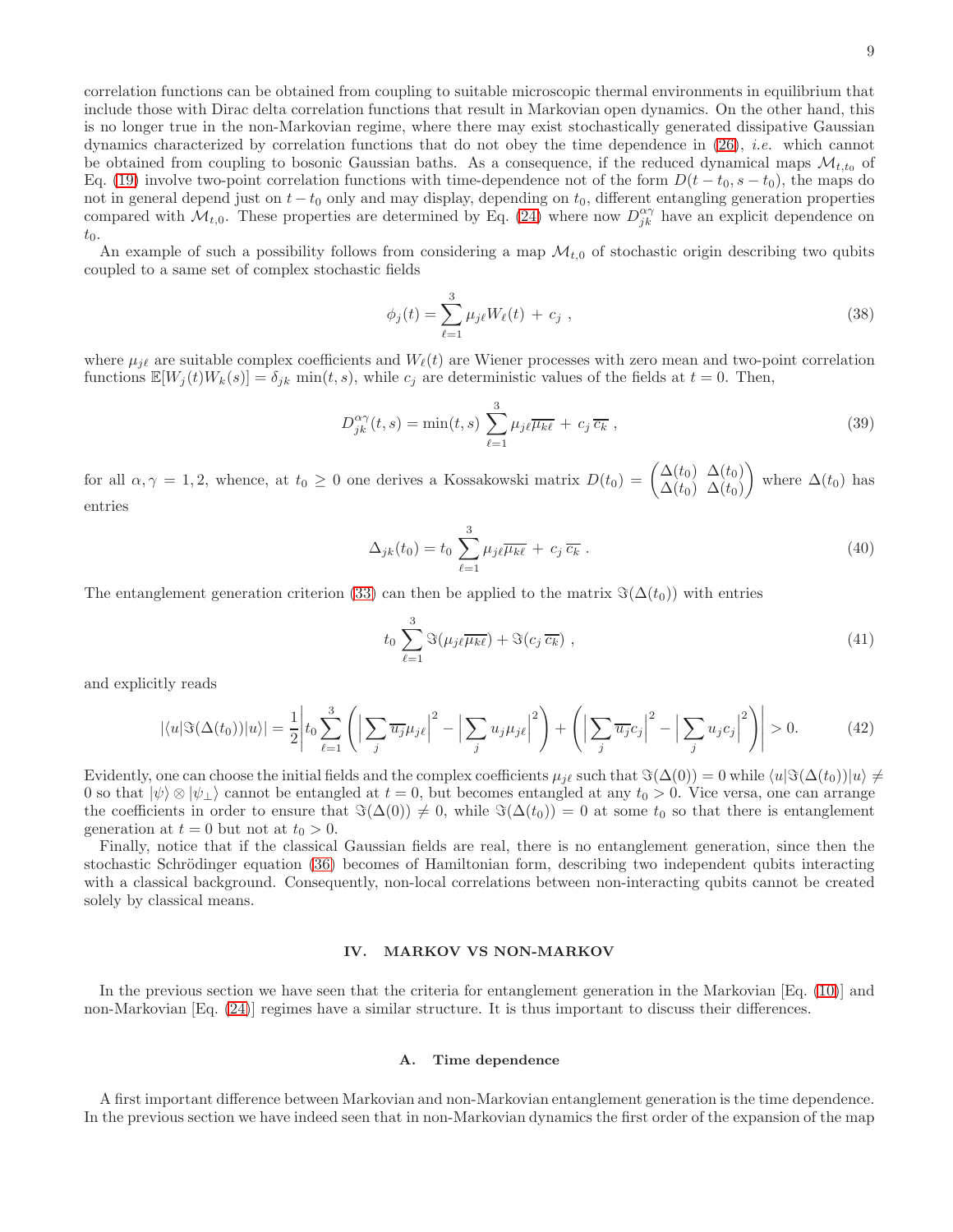$\mathcal{M}_t$  (see [\(21\)](#page-5-3)) for small positive times vanishes, while it it does not in the Markovian case. As already remarked, this fact is strictly related to the singular delta-like correlation functions of Markovian baths. Entanglement is generated on a time scale (say  $\tau_G$ ), such that the approximation given by the Dyson expansion is valid, that is  $0 < \tau_G < t^2$  for non-Markovian dynamics, and  $0 < \tau_G < t$  for Markovian ones. Accordingly, in the Markovian regime and for small times entanglement generation occurs on a longer time-scale  $(\propto t)$  than in the non-Markovian regime  $(\propto t^2)$ .

In order to better illustrate the role of the difference in the time-dependence in the two regimes, let us consider a 'pure dephasing' model of one qubit interacting with a stochastic real Ornstein-Uhlenbeck process through a Hamiltonian

<span id="page-9-4"></span>
$$
H(t) = \omega_z \sigma_z + \sigma_z \phi(t) \tag{43}
$$

$$
D_{\epsilon}(\tau, s) = \mathbb{E}[\phi(\tau)\phi(s)] = \frac{1}{2\epsilon} \exp\left(-\frac{|\tau - s|}{\epsilon}\right). \tag{44}
$$

Since  $H_S$  and  $H_I$  commute, taking the time-derivative of  $\mathcal{M}_t$  in [\(18\)](#page-4-5) and [\(19\)](#page-4-1) yields the following master equation in the interaction picture:

$$
\dot{\rho}_t = -\left(\int_0^t D_\epsilon(t-s) \, ds\right) \left[\sigma_z, \left[\sigma_z, \rho_t\right]\right]. \tag{45}
$$

By integrating this equation as a Dyson series and stopping at the first order, one obtains

<span id="page-9-0"></span>
$$
\rho_t \simeq \rho - \left( \int_0^t d\tau \int_0^{\tau} D_{\epsilon}(\tau - s) \, ds \right) [\sigma_z, [\sigma_z, \rho]] \tag{46}
$$

$$
= \rho - \left(\frac{t}{2} + \frac{\epsilon}{2} \left( e^{-t/\epsilon} - 1 \right) \right) [\sigma_z, [\sigma_z, \rho]] . \tag{47}
$$

Notice that the bath correlation function approximates the Dirac delta when  $\epsilon \to 0$ ; one can thus recover a Markovian dynamics in that limit. Moreover, replacing  $D<sub>\epsilon</sub>(t-s)$  by  $\delta(t-s)$  in Eq. [\(46\)](#page-9-0) yields the same result as taking the limit  $\epsilon \rightarrow 0$  in Eq. [\(47\)](#page-9-0):

<span id="page-9-1"></span>
$$
\rho_t \simeq \rho - \frac{t}{2} \left[ \sigma_z, [\sigma_z, \rho] \right]. \tag{48}
$$

Instead, performing a short time expansion in [\(21\)](#page-5-3) or in [\(47\)](#page-9-0) one obtains

<span id="page-9-2"></span>
$$
\rho_t \simeq \rho - \frac{t^2}{4\epsilon} [\sigma_z, [\sigma_z, \rho]] \ . \tag{49}
$$

While in the Markovian regime the first non-trivial contribution to the Dyson expansion is of order  $t$  and independent of  $\epsilon$  [Eq. [\(48\)](#page-9-1)], the small time expansion of Eq. [\(49\)](#page-9-2) is of order  $t^2$  and diverges when  $\epsilon \to 0$ . This indicates that the Markovian limit  $\epsilon \to 0$  cannot be exchanged with the small time expansion: indeed the small parameter  $t^2/\epsilon$  becomes large with small  $\epsilon$ . Therefore, while the Markovian regime can be derived as a singular limit of the non-Markovian one, nevertheless one cannot obtain the Markovian entanglement criterion as a limit case of the non-Markovian one.

#### B. Entanglement criterion

In this section we investigate in more detail the phenomenon presented in the previous Section, namely that the entanglement generation properties in the Markovian regime cannot be obtained from the non-Markovian ones through a continuous family of approximants of the Dirac delta. In order to do so, we consider the following family of functions parametrized by  $\epsilon$ :

<span id="page-9-3"></span>
$$
d_{\epsilon}(t) := \epsilon a \left(\frac{t}{\epsilon}\right) + b \left(\frac{t}{\epsilon}\right) + \frac{1}{\epsilon} c \left(\frac{t}{\epsilon}\right) ,\qquad(50)
$$

where  $a(t)$ ,  $b(t)$ ,  $c(t)$  are integrable, continuous functions, and  $a(0)$ ,  $b(0) \neq 0$ . We further assume that c is an approximation of the Dirac delta, i.e. that in the limit  $\epsilon \to 0$ ,  $c(t/\epsilon)/\epsilon \to \delta(t)$ . One can readily promote this description to the matrix formalism by assuming the same structure as in [\(50\)](#page-9-3) for all correlation functions  $D_{jk}^{\alpha\gamma}(\tau-s)$ .

Correlation functions of this kind provide different entanglement criteria in the two regimes. Indeed, in the non-Markovian case the criterion [\(24\)](#page-5-1) is based on the correlation function at  $t = 0$ ,

$$
d_{\epsilon}(0) = \epsilon a(0) + b(0) + \frac{1}{\epsilon}c(0) .
$$
 (51)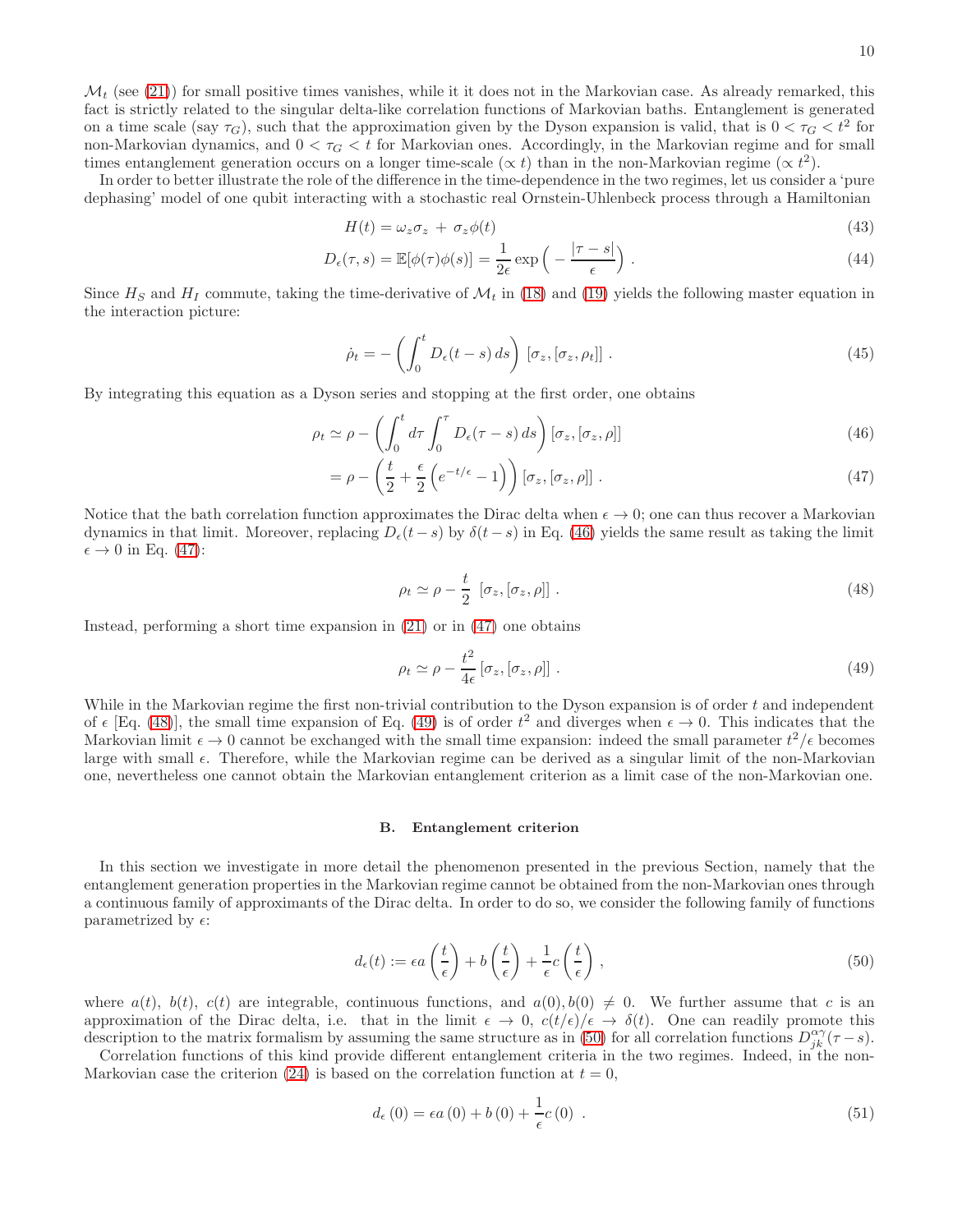Therefore, the entanglement generation properties depend on the three functions  $a(t)$ ,  $b(t)$  and  $c(t)$ .

On the other hand, taking the Markovian limit  $\epsilon \to 0$ , because of the assumed integrability of the functions, they vanish at infinity, whence the contribution from  $a$  is suppressed, while the one from  $b$  is hidden by the divergence of  $1/\epsilon$ . Then, the entanglement generation properties in the Markovian regime are solely determined by the function  $c(t)$ . Accordingly, Eq. [\(50\)](#page-9-3) displays a family of correlation functions providing different entanglement generation properties in the Markovian and non-Markovian regimes.

In the following we investigate whether it is possible to build correlation functions exhibiting the above behaviour within the models considered in the previous sections.

Given a microscopic model of two qubits interacting with a bosonic thermal bath with correlation functions as in  $(28)$ , in order to achieve a Markovian behaviour, the spectral densities  $J_{jk}^{\alpha\gamma}(\omega)$  must ultimately provide Dirac deltas in time and this can only be achieved by a Ohmic behaviour ( $\propto \omega$ ), and by a sufficiently low inverse temperature  $\beta$ such that coth  $(\omega\beta/2) \simeq 2/\omega\beta$ . Under these conditions, we have that the real parts of the correlation functions in the criterion [\(24\)](#page-5-1) behave as in [\(50\)](#page-9-3) with  $a = b = 0$  [\[24\]](#page-11-22). This implies that, in a model of this kind, if entanglement generation does (does not) occur in the non-Markovian regime, it also does (does not) in the Markovian one.

On the other hand, if one considers an effective stochastic description the situation may be different, thus offering further evidence that, though the two approaches are equivalent in the Markovian regime [\[28\]](#page-11-27), instead deriving non-Markovian dynamics by stochastic means provides a richer scenario than by a microscopic approach. Indeed, consider two qubits interacting with a same stochastic field

$$
\phi_{\epsilon}\left(\frac{t}{\epsilon}\right) = \sqrt{\epsilon}\phi_1\left(\frac{t}{\epsilon}\right) + \frac{1}{\sqrt{\epsilon}}\phi_2\left(\frac{t}{\epsilon}\right),\tag{52}
$$

where  $\phi_1$  and  $\phi_2$  are classical complex stochastic fields where  $\phi_2$  tends to a white noise when  $\epsilon$  goes to zero (e.g. the Ornstein-Uhlenbeck process of Eq. [\(44\)](#page-9-4)). One can easily check that the two-point correlation functions  $D_{jk}(\tau, s)$  can be recast in the form [\(50\)](#page-9-3), where

$$
a\left(\frac{t}{\epsilon}\right) = \mathbb{E}\left[\phi_1^*\left(\frac{t}{\epsilon}\right)\phi_1\right],\tag{53}
$$

$$
b\left(\frac{t}{\epsilon}\right) = \mathbb{E}\left[\phi_1^*\left(\frac{t}{\epsilon}\right)\phi_2 + \phi_2^*\left(\frac{t}{\epsilon}\right)\phi_1\right],\tag{54}
$$

$$
c\left(\frac{t}{\epsilon}\right) = \mathbb{E}\left[\phi_2^*\left(\frac{t}{\epsilon}\right)\phi_2\right].
$$
\n(55)

Therefore, by an appropriate choice of the stochastic fields  $\phi_{1,2}$  and thus of  $a(0), b(0)$ , this kind of model may generate entanglement in the non-Markovian regime even if, the parameters of the type  $c(0)$  are not able to guarantee it in the Markovian one. It may also happen that the choice of  $c(0)$  enforces entanglement generation in the Markovian regime, when  $\epsilon \to 0$ , but that of  $a(0)$  and  $b(0)$  could forbid it for large  $\epsilon$ .

## V. CONCLUSIONS

We have investigated the entanglement generation properties of Gaussian non-Markovian dynamics at initial time  $t = t<sub>0</sub>$ . We have shown that the entanglement generation criterion has the same structure as in the Markovian regime, provided that the Kossakowski matrix is replaced by the matrix whose entries are two-point bath correlation functions at  $t = t_0$ . Moreover, in the non-Markovian regime, Hamiltonian terms do not contribute to entanglement generation. Although one recovers the Markovian regime from the non-Markovian one when the two-point correlation functions become singular, this is not true for the entanglement generation conditions; furthermore, in the Markovian regime entanglement generation occurs on a longer time-scale ( $\propto t$ ) than in the non-Markovian regime where the time-scale is  $\propto t^2$ . Finally, if the correlation functions are time-translation invariant, the entangling properties of the dynamics do not change if the initial qubit state is set, not at  $t = 0$ , but at  $t_0 > 0$ . On the other hand, in absence of timetranslation invariance, we showed that the microscopic and stochastic derivations of Gaussian open dynamics, which are equivalent in the Markovian regime may differ in the non-Markovian one. Indeed, we proved that two qubit open dynamics derived from couplings to generic Gaussian bosonic baths, even out of equilibrium, exhibit entanglement generation properties that cannot vary in time. On the other hand, suitable non-time translation invariant couplings of the two qubits to Gaussian stochastic fields may in general provide entanglement generation properties that may depend on time.